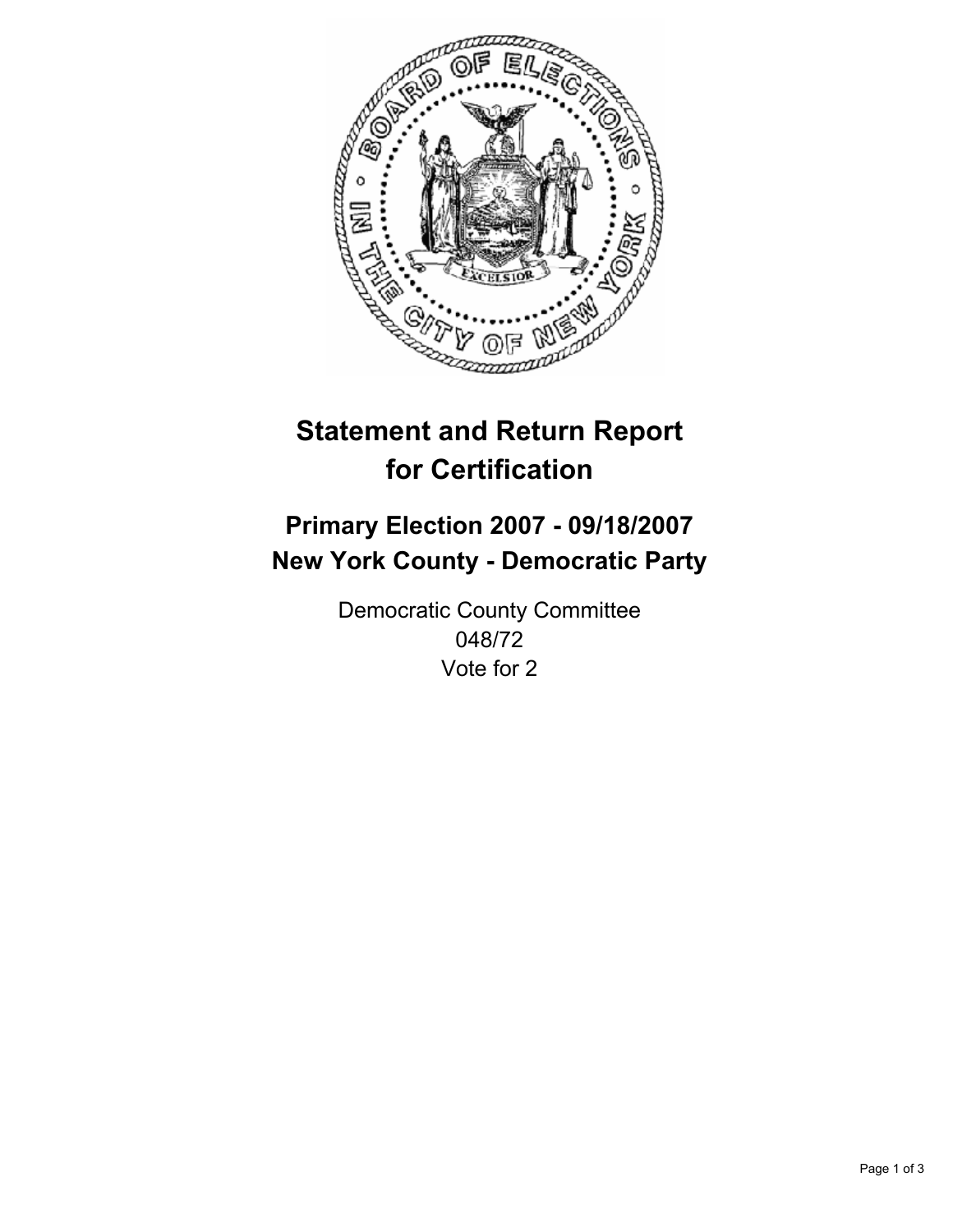

### **Assembly District 72**

| <b>EMERGENCY</b>       |    |
|------------------------|----|
| ABSENTEE/MILITARY      |    |
| AFFIDAVIT              |    |
| <b>CARLOS ESTRELLA</b> | 16 |
| YOLANDA ROSARIO        | 22 |
| <b>MAISEL MAZIER</b>   | Q  |
| LESLIE ALMANZAR        |    |
| <b>Total Votes</b>     | 55 |